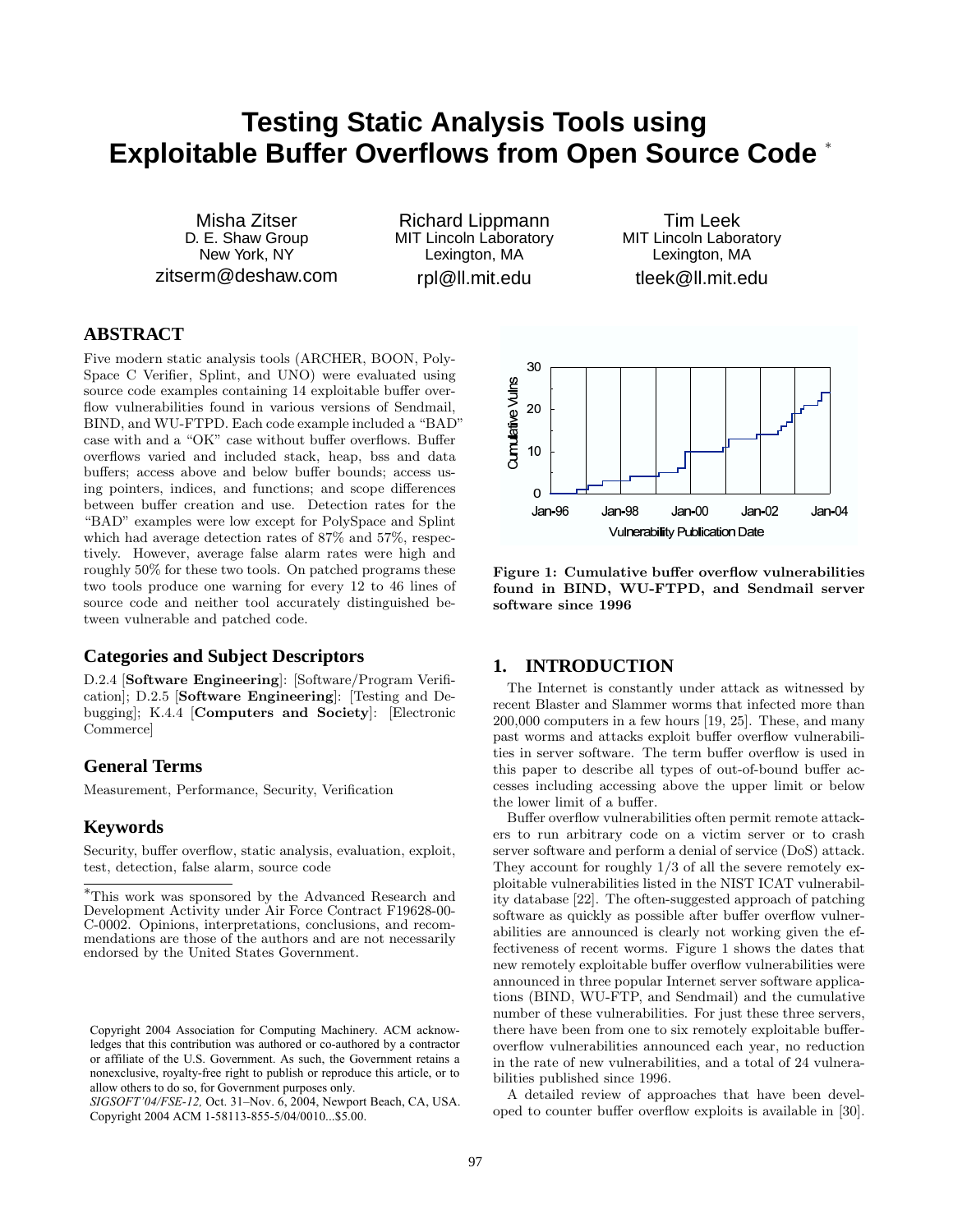These include static analysis to discover and eliminate buffer overflows during software development, dynamic analysis to discover buffer overflows during software testing, dynamic prevention to detect buffer overflows when they occur after software has been deployed, and the use of memory-safe languages. Static analysis is the only approach that eliminates both buffer overflows and their effects and that can be applied to the vast amounts of open-source legacy C code in widely-used open-source software. Dynamic testing is expensive and almost always cannot exercise all code paths. Dynamic prevention approaches such as Stackguard, CCured, and CRED [9, 11, 24, 23] detect some buffer overflows at run time, only to turn them into DoS attacks because a program halts in order to prevent a buffer overflow. Similarly, safe languages such as Java, LISP, and ML check buffer accesses at runtime, raising exceptions at any out-ofbounds attempts.

Many static analysis tools that detect buffer overflows in source code have been recently developed, but we are aware of no comprehensive evaluations. Most past evaluations were performed by tool developers, use few examples, and do not measure both detection and false alarm rates of tools [14, 15, 27, 29]. Although some studies apply tools to large amounts of source code and find many buffer overflows [29], the detection rate for in-the-wild exploitable buffer overflows is still not known and the false alarm rate is difficult to assess.

We are aware of only three evaluations of tools that were not performed by tool developers. A qualitative survey of lexical analysis tools that detect use of functions often associated with buffer overflows is available in [20]. A single tool for detecting buffer overflows is evaluated in [21], described as "a tool created by David Wagner based upon the BANE toolkit." Presumably, this is BOON [27]. While the authors comment about excessive false positives and false negatives, they do not attempt to quantify them. The study described in [16] is more objective. It compares Flawfinder, ITS4, RATS, Splint, and BOON on a testbed of 44 function invocations, both safe and unsafe. They carefully count true positives and false positives for examples of "20 vulnerable functions chosen from ITS4's vulnerability database ... Secure programming for Linux and UNIX HOWTO, and the whole [fvsn]printf family". These examples contain no complex control structures, instances of inter-procedural scope, or direct buffer accesses outside of string functions, and therefore cannot represent complex buffer access patterns found in Internet servers. However, this study is diagnostic. It exposes weaknesses in particular implementations (e.g. BOON cannot discriminate between a good and a bad strcpy even in its simplest form). High detection/false alarm rates are reported for the three purely lexical tools, Flawfinder, ITS4, and RATS, and lower detection/false alarm rates for the more sophisticated Splint and BOON. They also do not report the conditional probability of no false alarm in a corrected program given a detection in the vulnerable version. This conditional probability is important because it measures the ability of a tool to discriminate between safe and unsafe versions of the same code.

The purpose of the research described in this paper was to perform an unbiased evaluation of modern static analysis tools that can detect buffer overflows. This evaluation measures detection and false alarm rates using a retrospective collection of 14 remotely-exploitable buffer overflows se-

| Tools                  | Analysis Strategy                |  |  |
|------------------------|----------------------------------|--|--|
| ARCHER <sup>[29]</sup> | Symbolic, interprocedural,       |  |  |
|                        | flow-sensitive analysis.         |  |  |
| <b>BOON</b> [27]       | Symbolic, interprocedural        |  |  |
|                        | flow-insensitive analysis        |  |  |
|                        | only strings.                    |  |  |
| PolySpace              | Abstract interpretation,         |  |  |
| $C$ Verifier [1]       | interprocedural,                 |  |  |
|                        | flow-sensitive.                  |  |  |
| SPLINT [14]            | Lightweight static analysis,     |  |  |
|                        | intraprocedural.                 |  |  |
| UNO [15]               | Model checking, interprocedural, |  |  |
|                        | flow-sensitive.                  |  |  |

Table 1: Static Analysis tools used in the evaluation

lected from open-source server software. A secondary goal of this work was to characterize these in-the-wild buffer overflows in terms of type (e.g. stack, heap, static data) and cause (e.g. improper signed/unsigned conversions, off-byone bounds check error, use of unsafe string function). A final goal was to provide a common collection of realistic examples that can be used to aid in the development of improved static analysis.

# **2. STATIC ANALYSIS TOOLS**

Table 1 provides a summary of the five static analysis tools used in this evaluation. Four are open-source tools (ARCHER, BOON, SPLINT, UNO) and one is a commercial tool (PolySpace C Verifier). All perform in-depth symbolic or abstract analysis of source code and all detect buffer overflows. Simpler lexical analysis tools such as RATS and ITS4 [5, 26] were excluded from this study because they have high false alarm rates and limited scope.

ARCHER (ARray CHeckER) is a recently developed static analysis tool that has found many memory access violations in LINUX kernel and other source code [29]. It uses a bottom-up inter-procedural analysis. After parsing the source code into abstract syntax trees, an approximate call graph is created to determine an order for examining functions. Starting at the bottom of the call graph, symbolic triggers are calculated to determine ranges for function parameters that result in memory access violations. These triggers are used to deduce new triggers for the callers, and so on. Once the top-most caller is reached, if any of its triggers are satisfied, a memory violation flag is raised. Error detection is conservative with overflows reported only with strong evidence, and in some kind of rank order. Archer employs "several heuristics to minimize the number of false positives", which likely hamper its ability to detect some classes of overflows accurately. The analysis is further limited because function pointers are not modeled, heuristics are used to analyze loops, and only simple range constraints are considered. ARCHER was used to analyze 2.6 million lines of open-source code and generated 215 warnings. Of these, 160 were true security violations and 55 were false alarms [29].

BOON (Buffer Overrun detectiON) models manipulation of string buffers, through direct access as well as a subset of standard library functions [27]. Every string is modeled by a pair of integers - the number of bytes allocated for the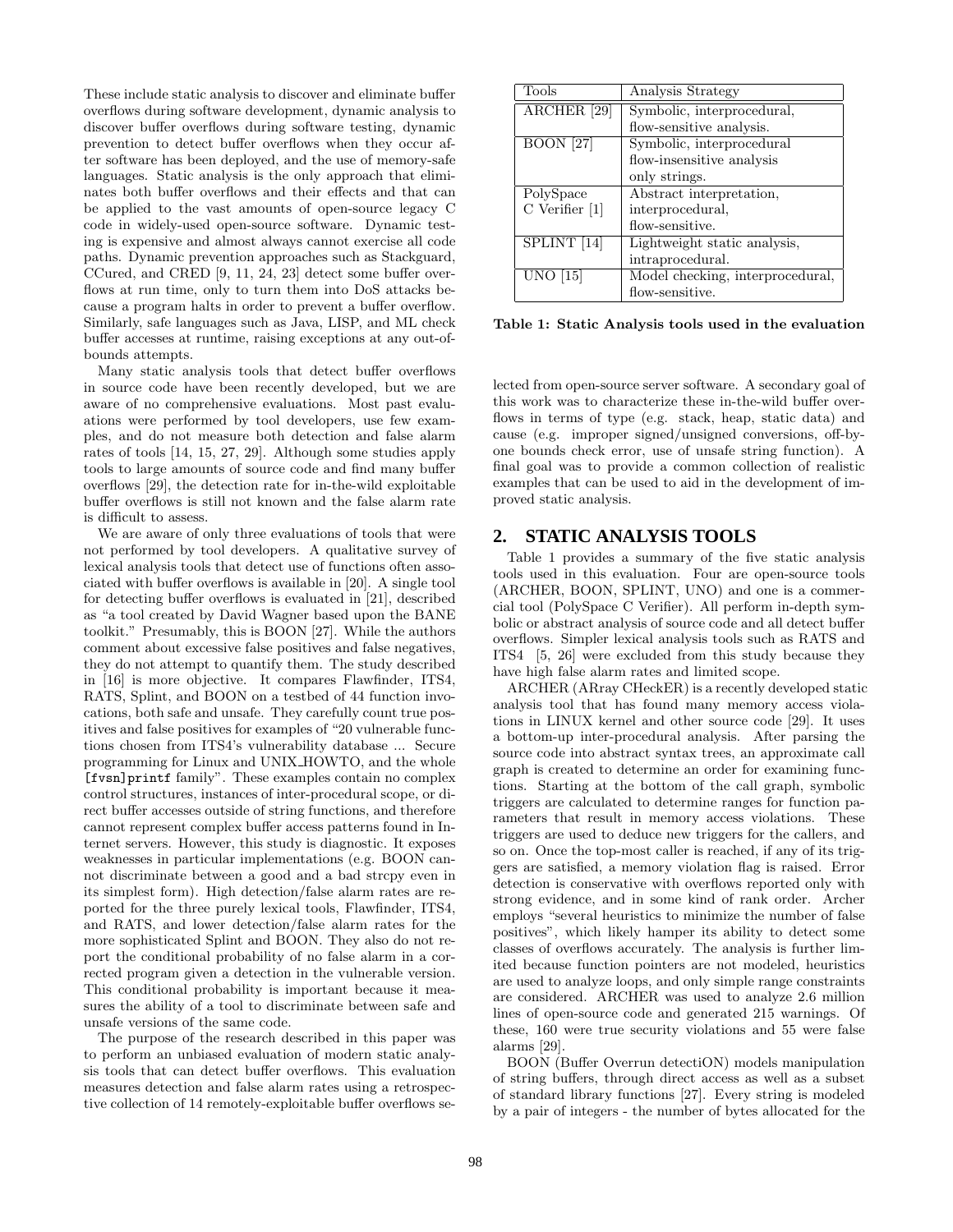storage buffer and the actual number of bytes used. For each use of a string function, an integer range constraint is generated. Constraints are collected across a program, ignoring control flow and the order of statements, and used to detect accesses outside string boundaries. This analysis is limited because it only considers strings and is flow insensitive. BOON was applied to source code from Sendmail 8.9.3 and generated 44 warnings [27]. Only 4 of these were actual buffer overflows.

PolySpace C Verifier is a commercial tool designed to detect run-time errors in embedded software [1]. Few details of the algorithm are available other than the fact that it uses "abstract interpretation", although company represenatives have informed us that the algorithms are based upon the research of Patrick Cousot and Alain Deutsch [10, 12, 13]. In a white paper, PolySpace describes its tool in this way:

Abstract Interpretation had to wait for the implementation of very efficient and non-exponential algorithms, and for the availability of increased processing power on modestly equipped computers. When applied to runtime error detection, Abstract Interpretation performs an exhaustive analysis of all risky operations and automatically provides a list of runtime errors contained in a program before it is run, tested or shipped. [1]

The only evaluation of the Polyspace C Verifier tool that we are aware of is described in [8]. This tool was applied to NASA software used in the Mars Exploration Rover. Software had to be manually broken up into 20-40k lines-of-code blocks because the analysis couldn't scale to larger code segments. An upper bound on the false alarm rate derived from the number and types of alerts generated is one false alarm for every 30 to 60 lines of code. False alarms, however, were not verified and the miss rates for different alert types (e.g. uninitialized variables, buffer overflows, zero divides) were not measured.

SPLINT (Secure Programming Lint) extends LCLINT to detect buffer overflows and other security violations [14]. It uses several lightweight static analysis techniques. SPLINT requires source annotations to perform inter-procedural analysis, but even without annotations, it monitors the creation of and accesses to buffers and detects bounds violations. SPLINT uses heuristics to model control flow and common loop constructs. The developers used SPLINT to analyze WU-FTP source code without annotations and generated 166 warnings [14]. Of these, 25 were real and 141 were false alarms.

UNO is named for the three software defects it was designed to detect: the use of Uninitialized variables, dereferencing Nil-pointers, and Out-of-bound array indexing [15]. UNO uses a public-domain compiler extension named ctree to generate a parse tree for each procedure in a program. Parse trees are turned into control flow graphs that are analyzed using a model checker to find array indexing errors. UNO does not check array indices that involve complicated expressions or function calls. It only performs checks when a bound on the index can be determined or the index is a constant. Ranges for variables are deduced from assignments and conditions and combined in a conservative fashion. The analysis is not inter-procedural. UNO was applied to two open-source software applications (Sendmail and unravel) but detected no array indexing errors [15]. Overall, it produced 58 warnings for variables that were declared but not used or initialized. Only 5 of these were false alarms.

# **3. OPEN SOURCE TEST CASES**

Three widely-used open-source programs were chosen to test the effectiveness of these five static analysis tools: BIND, WU-FTPD, and Sendmail. BIND [4] is the most popular DNS server, WU-FTPD [7] is a popular FTP daemon, and Sendmail [6] is the dominant mail transfer agent. The fourteen most recent severe buffer overflow vulnerabilities for these servers were selected for a retrospective analysis. Eleven of these allow a remote attacker to gain full control of the system running the vulnerable software and to execute arbitrary code. The goal of this retrospective analysis was to determine if any static analysis tool could have detected these vulnerabilities and been able to prevent their exploitation if employed during development.

As a first step, we tried to gauge how easy it is to use these tools on the sorts of programs we care about using a vulnerable version of Sendmail (8.12.4), weighing in at more than 145 thousand lines of code. Splint issued many parse errors regarding type definitions like u\_char and u\_long, even though all of the types in question were defined either in Sendmail include files or standard C include files. We were ultimately unable to convince Splint to analyze all of Sendmail<sup>1</sup>. ARCHER was able to parse the source, but it terminated with a Division\_by\_zero exception during analysis. PolySpace's C Verifier was similarly uncooperative. After considerable consultation with PolySpace Support, the analysis ran for four days before raising some fatal internal error <sup>2</sup>.

This initial experience was disappointing; it suggested we would not be able to run the tools on large and complex programs like Sendmail. As an alternative we crafted selfcontained model programs by extracting just as much code as was required to reproduce the buffer overflow vulnerability. These model programs were small enough to permit successful analysis with all of the tools, and ranged in size from 90 to 800 lines<sup>3</sup>. Every attempt was made to preserve the general structure and complexity of the vulnerable code when creating these models. If a buffer was declared in one function and overflowed in another, or if it was accessed via some complicated loops and conditionals, then the model did so as well. It was especially difficult to extract code when the vulnerability involved multiple procedure calls. On average, five to seven hours were required to construct each model program. In addition, we arranged for inputs to each model program that demonstrated a buffer overflow.

For each of the fourteen analyzed vulnerabilities, two model programs were constructed: a BAD version and an OK version. The BAD version contained one or more buffer overflow vulnerabilities modeling those seen in the real program. These vulnerabilities were corrected in the OK version of the model program via whatever strategy was indicated by the patch file distributed by the code maintainers. We had no analysis that could verify the completeness of the patches so there is the possibility that vulnerabilities still remain in the OK versions of the programs. However, for each OK model,

 $^1$ David Evans supplied a page-long list of definitions necessary for processing sendmail

 $2$ The machine was a 2.66GHz Xeon with 2GB RAM

<sup>3</sup>Program size reported by sloccount [28]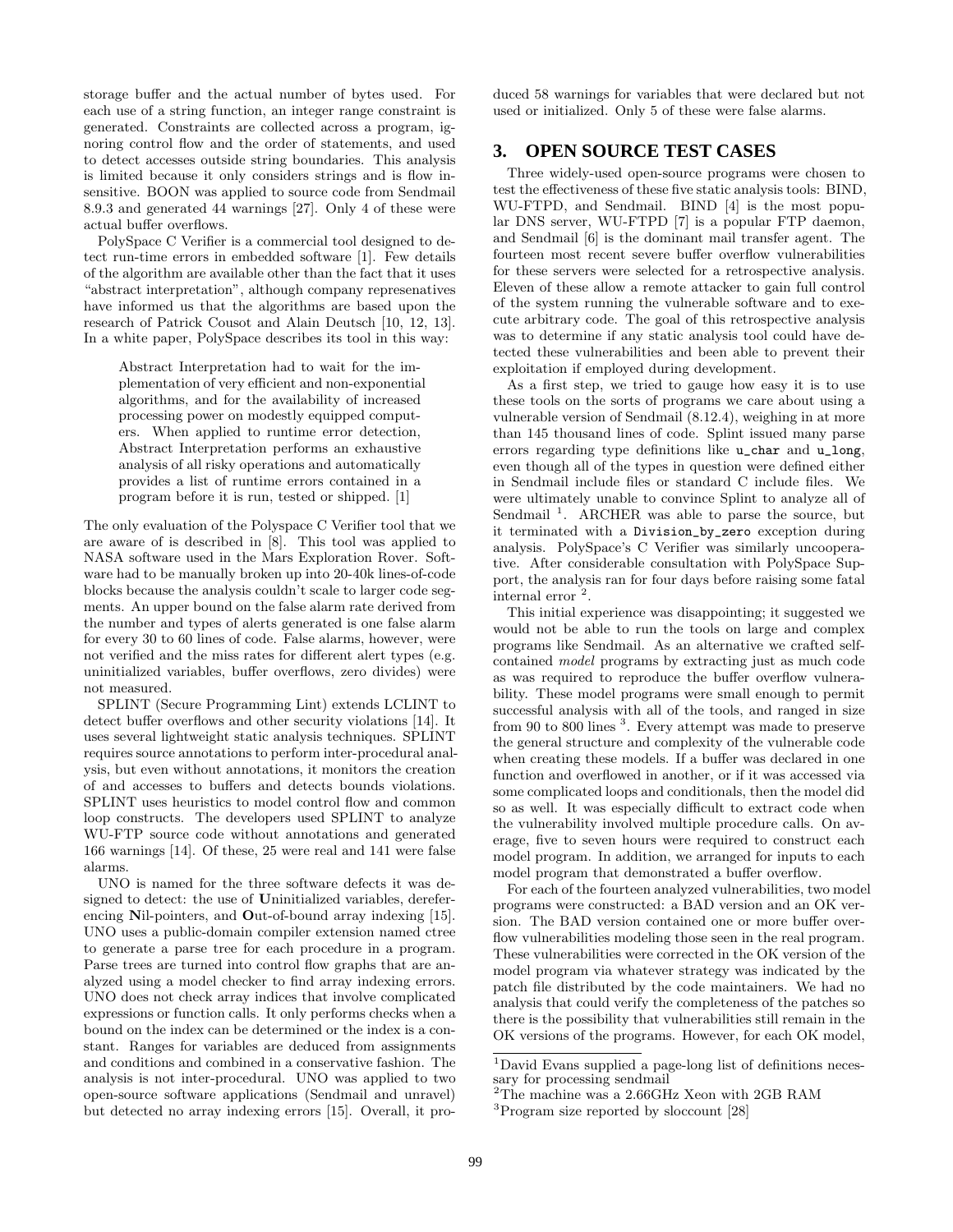we did verify that the input that revealed the overflow in the BAD model did not provoke an overflow in the OK model.

The following three sections describe vulnerabilities in BIND, Sendmail, and WU-FTP used to create model programs. Further details on these vulnerabilities and model programs, including descriptions, extracted source code, and vulnerable version numbers, are available in [30].

## **3.1 Bind**

Four serious buffer overflow vulnerabilities in BIND shown in Table 2 were used to create model programs. These were discovered between 1999 and 2001 and affected BIND Version 4 up to 4.9.8 and BIND Version 8 up to 8.2. In the table, vulnerabilities are listed by a simple name (e.g. BIND-1), a common name (e.g. NXT record), a CVE (or CAN) number when available [3] or a CERT Advisory number for older vulnerabilities when no CVE number is available [2], a code that indicates the type of vulnerability, and a short description of the reason for the overflow. The code RC stands for Remote Compromise, the code RD stands for Remote DoS, and the code LC stands for Local Compromise. These codes indicate the location of the attacker and the result of the exploit. An attack on a server can either be issued from a remote machine or locally from the server and the attacker either achieves a high level of privilege (usually root or the privilege of the server) and can execute arbitrary code or the attacker disables the server. The RC code indicates the most critical vulnerabilities. The BIND-1 RC vulnerability (BIND-1) was responsible for the widespread Lion Internet worm [18].

### **3.2 Sendmail**

As noted above, Sendmail is currently the most widely used mail transfer agent. The seven serious Sendmail buffer overflow vulnerabilities shown in Table 2 were used to create model programs. They were discovered between 1996 and 2003 and affect Sendmail versions up to 8.12. These include five RC vulnerabilities that permit a remote attacker to execute arbitrary code and two LC vulnerabilities that allow a local user to obtain root level privileges. Reasons for these buffer overflows are complex and include many logic errors, incorrect assumptions about the validity of input data, and typographic errors where one variable name was mistakenly used for another.

# **3.3 Wu-ftpd**

The WU-FTPD FTP server is installed and enabled by default on many Linux operating systems including Red-Hat and Slackware. Three buffer overflow vulnerabilities in WU-FTPD shown in Table 2 were selected for this study. They were discovered between 1999 and 2003 and affected WU-FTP versions up to 2.6.2. They were caused by missing checks on array bounds for the strcpy() function and incorrect logic. All three are RC vulnerabilities that were again used to create model programs.

#### **4. OVERFLOW CHARACTERISTICS**

Buffer overflows in the fourteen model programs were characterized to obtain statistics on the types of buffer overflows that occur in real programs and are exploitable. It was found that buffer overflows within each individual model program were often similar and that they were sometimes repeated many times. For example, for the SM-1 model pro-

| Characteristic | Observed Values                |
|----------------|--------------------------------|
| Bound          | 93 % upper, 7% lower           |
| Type           | $64\%$ char, $36\%$ u_char     |
| Location       | $73\%$ stack, $16\%$ bss,      |
|                | $7\%$ heap, $4\%$ data         |
| Scope          | 43\% inter-procedural,         |
|                | 52\% same function,            |
|                | 5\% global buffer              |
| Container      | $93\%$ none, 7\% union         |
| Index or       | $64\%$ none, $22\%$ variable,  |
| limit          | 7% linear exp,                 |
|                | 7\% contents of buffer         |
| Access         | $56\%$ C function,             |
|                | $26\%$ pointer, $11\%$ index,  |
|                | 7% double de-reference         |
| Buffer         | $52\%$ alias, $34\%$ no alias, |
| alias          | 14\% alias of an alias         |
| Control        | 29% none, 49% if-statement,    |
| flow           | 22\% switch                    |
| Surrounding    | $46\%$ none, $42\%$ while,     |
| loops          | $5\%$ for, 7\% nested          |
| Input          | $64\%$ packet, $22\%$ dir      |
| taint          | functions, 7% file             |
|                | $7\%$ argc/argv                |

Table 3: Characteristics of buffer overflows

gram, there were 28 buffer overflows of the same buffer that were identical with regard to the features used in Table 3. It is likely that an actual static analysis tool would detect none or all of these similar buffer overflows and that a programmer would also correct all or none. Results in Table 3 reflect this assumption and do not count identical buffer overflows in one model program individually. Instead, the relative frequencies of the observed values in Table 3 were first calculated separately for each model program weighting each buffer overflow uniformly when computing relative frequencies. Following this, overall relative frequencies were calculated by weighting relative frequencies uniformly for all model programs. The results, giving each model program a weight of one, appear in Table 3 and indicate that there is considerable variety in real buffer overflows. Most out-of-bound accesses exceed the upper bound, but one is below the lower bound. Most involve character arrays, but many involve u\_char arrays. The buffer is on the stack for roughly 3/4 of the overflows but on the heap, bss, or data segments roughly 1/4 of the time. The difference in scope between where the buffer is declared and where it is accessed is inter-procedural roughly 40% of the time, intraprocedural half the time, and otherwise global. Most buffers are not inside a container, but a small percentage (7%) are in unions. Most (67%) of array accesses use a string manipulation function that includes a limit (e.g. strncpy) or access the array directly with an index (e.g. array[i]). For these, the index or limit is a variable most of the time, but can also be a linear expression or the contents of an integer array. Many (56%) of the buffer overflows are caused by incorrect use of a string manipulation function (e.g. strcpy, memcpy), and the rest are caused by direct accesses using pointers or an index. Buffers are accessed directly for only  $1/3$  of the overflows while  $2/3$  of the overflows use indirec-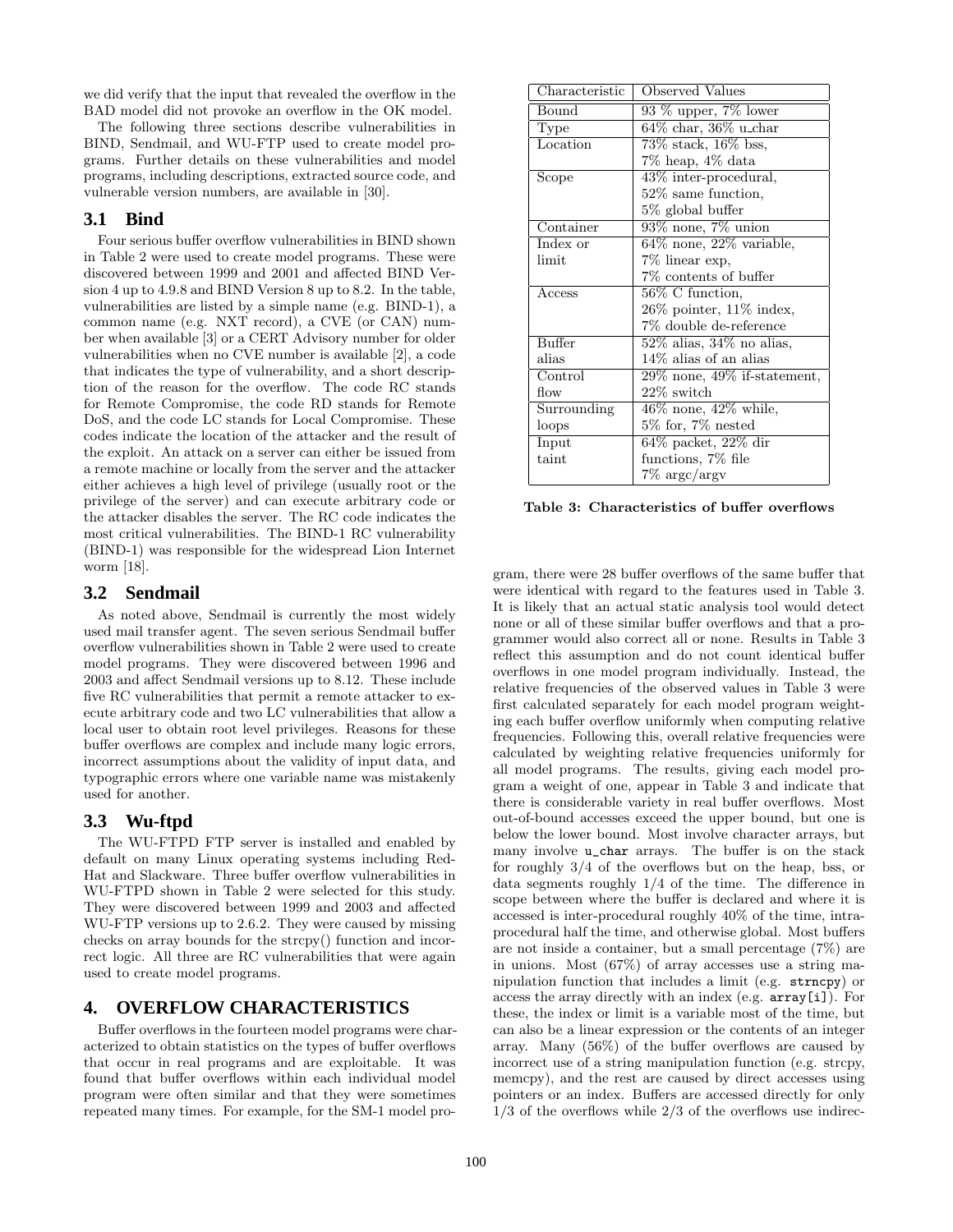| Simple name | Common name                    | Ref               | Type        | Reason                                                            |  |  |
|-------------|--------------------------------|-------------------|-------------|-------------------------------------------------------------------|--|--|
| BIND-1      | $\overline{\text{NXT}}$ record | CA-1999-14        | $_{\rm RC}$ | Size arg of memory not checked.                                   |  |  |
| BIND-2      | SIG record                     | CA-1999-14        | RD          | negative arg to memory underflows to large positive int           |  |  |
| BIND-3      | iquery                         | CVE-1999-0009     | $_{\rm RC}$ | Size arg of memory not checked                                    |  |  |
| BIND-4      | nslookupComplain               | $(CVE-2001-0013)$ | $_{\rm RC}$ | Use of sprintf() without proper bounds checking.                  |  |  |
| $SM-1$      | crackaddr                      | CA-2003-07        | RC          | Upper bound increment for $a >$ char but not decrement for $\leq$ |  |  |
| $SM-2$      | gecos                          | CVE-1999-0131     | LC          | gecos field copied into fixed-size buffer without size check      |  |  |
| $SM-3$      | $8.8.0/8.8.1$ mime             | CVE-1999-0206     | $_{\rm RC}$ | Pointer to buffer not reset to beginning after line read.         |  |  |
| $SM-4$      | $8.8.3/8.8.4$ mime             | CVE-1999-0047     | $_{\rm RC}$ | Typo prevents a size check from being performed.                  |  |  |
| $SM-5$      | prescan                        | CA-2003-12        | RC          | Input byte set to $0xff$ cast to minus one error code.            |  |  |
| $SM-6$      | $t$ Tflag                      | CVE-2001-0653     | LC          | Negative index passes size check but causes underflow.            |  |  |
| $SM-7$      | TXT record                     | CVE-2002-0906     | $_{\rm RC}$ | Size for strncpy read from packet header but not checked.         |  |  |
| $FTP-1$     | mapped chdir                   | CVE-1999-0878     | RC          | Several stropy calls without bounds checks.                       |  |  |
| $FTP-2$     | off-by-one                     | CAN-2003-0466     | RC          | Wrong size check inside $if >$ should really be $>=$              |  |  |
| $FTP-3$     | realpath                       | CVE-1999-0368     | $_{\rm RC}$ | Several unchecked stropy and streat calls.                        |  |  |

Table 2: Vulnerabilities in bind, sendmail, and wu-ftpd

```
int main(int argc, char *argv[]) {
```
...

```
/* name is tainted and can be very long */
 char *name;
 name = argv[1];call_realpath(name);
}
void call_realpath(char *name){
  ...
 char path[MAXPATHLEN + 1];
  ...
 my_realpath(name,path,chroot_path);
}
char *my_realpath (const char *pname, char *result,
                   char* chroot_path) {
 char curpath[MAXPATHLEN];
  ...
 /*BAD*/
 strcpy(curpath, pname);
  ...
}
```
Figure 2: Source fragment extracted from model of FTP-3 containing one buffer overflow.

tion caused by aliases. The local surrounding control flow includes an if statement or a switch statement for roughly 70% of the overflows and a surrounding loop for roughly half of the overflows. Finally, tainted input from users that can cause the buffer overflow to occur comes from Internet packets for roughly 2/3 of the overflows but also from directory functions (e.g. getcwd and pwd), from file inputs, and from command line arguments.

Figures 2 and 3 contain fragments of model source to illustrate their complexity. Figure 2 contains a code fragment from FTP-3 in which a command-line argument is read in, passed through two functions, and eventually copied into a fixed size buffer with no length check. The comment /\* BAD \*/ has been inserted immediately before the line

```
ADDRESS *recipient(...) {
  ...
  else {
  /* buffer created */
    char nbuf[MAXNAME + 1];
    buildfname(pw->pw_gecos,
                pw->pw_name, nbuf);
     ...
 }
}
void buildfname(gecos, login, buf)
  register char *gecos;
  char *login;
  char *buf; {
  ...
  register char *bp = buf;
  /* fill in buffer */
  for (p = gecos; *p != ' \0' &*p != ',' &&
                   \ast\texttt{p} != ';' &&
                   *p != '%'; p++) {
    if (*p == '&') {
      /* BAD */
      (void) strcpy(bp, login);
      *bp = \text{toupper}(\text{*bp});
      while (*bp := '\\0')bp++;}
    else
      /* BAD */
      *bp++ = *p;}
  /* BAD */*bp = '\0';
}
```
Figure 3: Source fragment extracted from model of SM-2 containing three buffer overflows.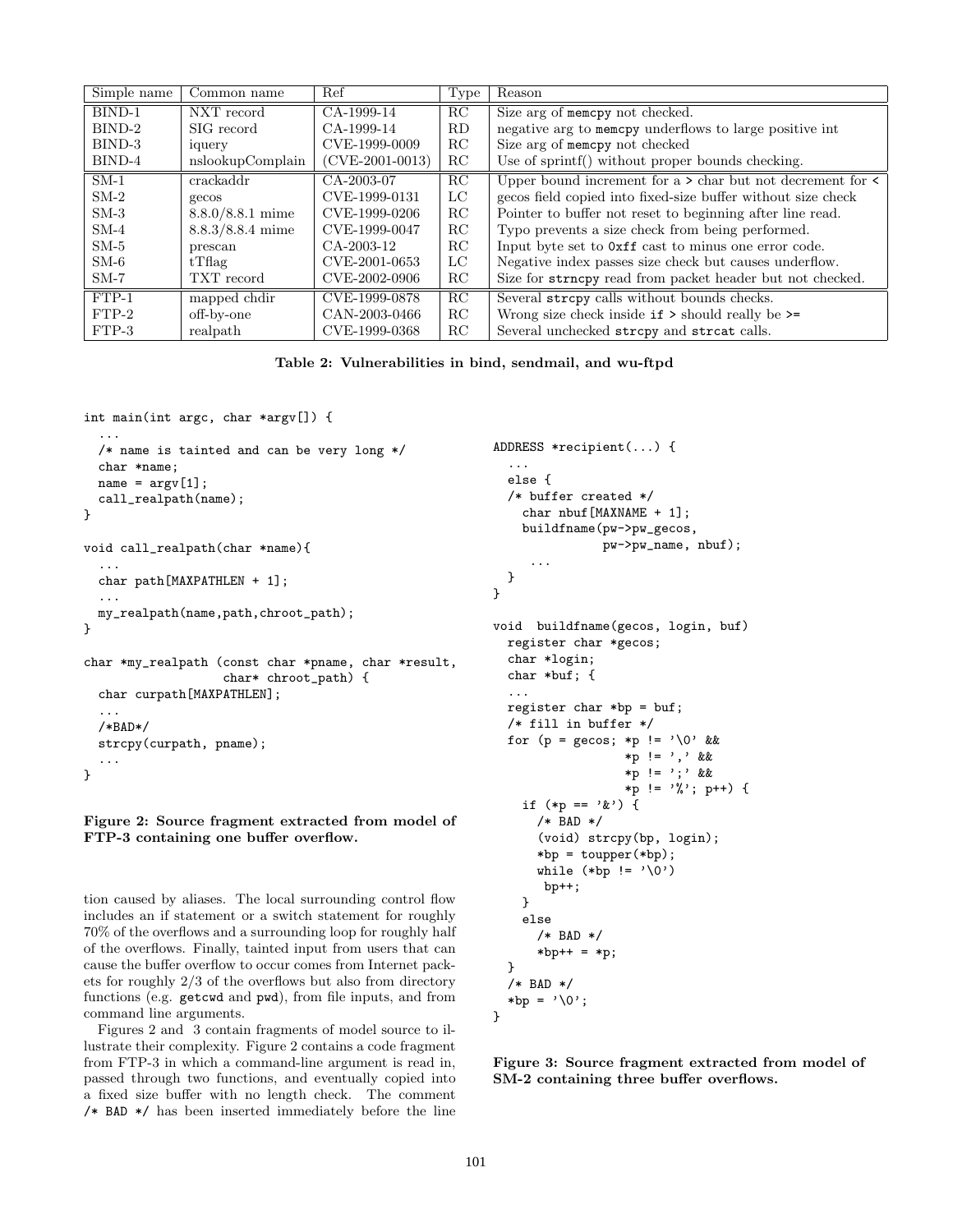with the buffer overflow. This example illustrates how a local user can cause a buffer overflow. Using features from Table 3, this buffer overflow is classified as: exceeds upper bound, char variable, on stack, buffer declaration and use in same scope, no container, no index computation, string function, no alias, no local control flow, no loop, and tainted input from the command line. This characterization, however, inadequately reflects the difficulty of analyzing the code. First, a taint analysis must understand that the string pointed to by name can be any length. Then, an interprocedural analysis must follow this pointer through two functions to where it is used to copy the name string into a fixed-length buffer. Our characterization does not measure the complexity of following the tainted string through the program or of identifying tainted input as it is read in.

Figure 3 contains a code fragment from SM-2. It contains three lines with potential buffer overflows all preceded by the comment line /\* BAD \*/. The bottom two buffer overflows occur when the real name from the gecos field in the passwd file is copied into a fixed length buffer with no length check. Using features from Table 3, these are both classified as: exceeds upper bound, char variable, on stack, inter-procedural scope, no container, no index computation, pointer access, alias, in if statement, in for loop, and tainted input from a file. Both of these buffer overflows can be forced to occur by a local user because it is relatively easy to change the real name field in the password file to be a long string. The first buffer overflow copies another field in the password file that may be too long into a fixed length buffer. Characteristics of this buffer overflow are identical to those of the second two, except access to the buffer is through a string function instead of through a pointer. Detecting these buffer overflows requires understanding that two fields of the password structure (pw\_gecos, pw\_name) can point to long buffers, following pointers to these fields through multiple functions and aliases, and analyzing the loop and local control flow where these pointers are used to copy their contents into a fixed-length buffer with no bounds checks.

These two examples demonstrate the need for static analysis approaches that perform in-depth analyses of source code. A simple approach that is neither interprocedural nor flow sensitive will miss over half of vulnerabilities.

#### **5. TEST PROCEDURES**

Details of the test procedures are provided in [30] including command line settings for tools and scripts. No annotations were added to source code for any of the tools. The only modifications made were for PolySpace because buffer overflows were detected in library routines such as strcpy and not mapped into the main program to the point where the library routine was called. We corrected for this by adding to the model program as many copies (e.g. strcpy1, strcpy2) of a library function as there were calls to that function. This allowed us to map buffer overflow detections in these functions to call sites. Documentation, and often advice from tool developers, was used to determine appropriate flags and the environment for each tool.

The five tools were run on the fourteen pairs of BAD and OK model programs. Each BAD program had one or more lines in the code labeled BAD corresponding to the lines that could overflow a buffer for some input. The OK program employed the developers' patch. This sometimes resulted in a different number of BAD and OK lines.

| System      | P(d) | P(f) | $P(\neg f d)$ |
|-------------|------|------|---------------|
| PolySpace   | 0.87 | 0.5  | 0.37          |
| Splint      | 0.57 | 0.43 | 0.30          |
| <b>Boon</b> | 0.05 | 0.05 |               |
| Archer      | 0.01 |      |               |
| Uno         |      |      |               |

Table 4: Detection and flase alarm rates for all systems

Some tools provided a source code line number for each warning and we used this to count detections and false alarms. Only warnings for lines labeled BAD or OK in the model source code counted as detections or false alarms. For tools that did not provide a line number (e.g. BOON), we used the name and other buffer information to confirm that the correct buffer overflow or buffer access was detected.

#### **6. RESULTS**

Three performance measures were computed for each tool. For each run of a static analysis tool on a model program, we counted the number of times a line labeled "BAD" was correctly identified by inspecting the output of the tool. We called this the number of detections for that tool on that program,  $C(d)$ . Similarly, we counted the number of times a line labeled "OK" was incorrectly identified and called this the number of false alarms for the tool on the program,  $C(f)$ . Finally, we counted the number of times a detection was paired with a false alarm for a given BAD/OK pair of programs and called this the number of confusions for the tool on the program,  $C(df)$ . In Table 4 these counts are used to estimate probabilties of detection,  $P(d)$ , false alarm,  $P(f)$ , and *discrimination* (no confusion given a detection),  $P(\neg f|d)$ , according to the following formulae:

$$
P(d) = C(d)/T(d)
$$
 (1)

$$
P(f) = C(f)/T(f) \tag{2}
$$

$$
P(\neg f|d) = 1 - C(df)/C(d),\tag{3}
$$

where  $T(d)$  is the total number of detections possible for a model program, and  $T(f)$  the total number of possible false alarms (note that  $T(d) \neq T(f)$  is possible since correcting a vulnerability can change the number of buffer accesses).

Table 4 shows overall detection and false alarm rates for all systems. PolySpace and Splint detected a substantial fraction of buffer overflows while the other three tools generated almost no warnings for any model program. Boon had two confusions (detections combined with false alarms), one on each of SM-6 and FTP-1. Archer had one detection on SM-4 and no false alarms. UNO generated no warnings concerning buffer overflows.  $P(d)$  for PolySpace and Splint are quite high at 0.87 and 0.57. False alarm probabilities are also high for these tools: both are near 0.5.

The information in Table 4 is also rendered graphically as a kind of ROC (Receiver Operating Characteristic) curve in Figure 4. Probability of detection and false alarm,  $P(d)$ and  $P(f)$ , make up the vertical and horizontal axes in this plot. The diagonal line is the locus of points representing a naive system following the strategy of random guessing. By choosing different probabilities for labeling a line in a program as having a buffer overflow, this random system can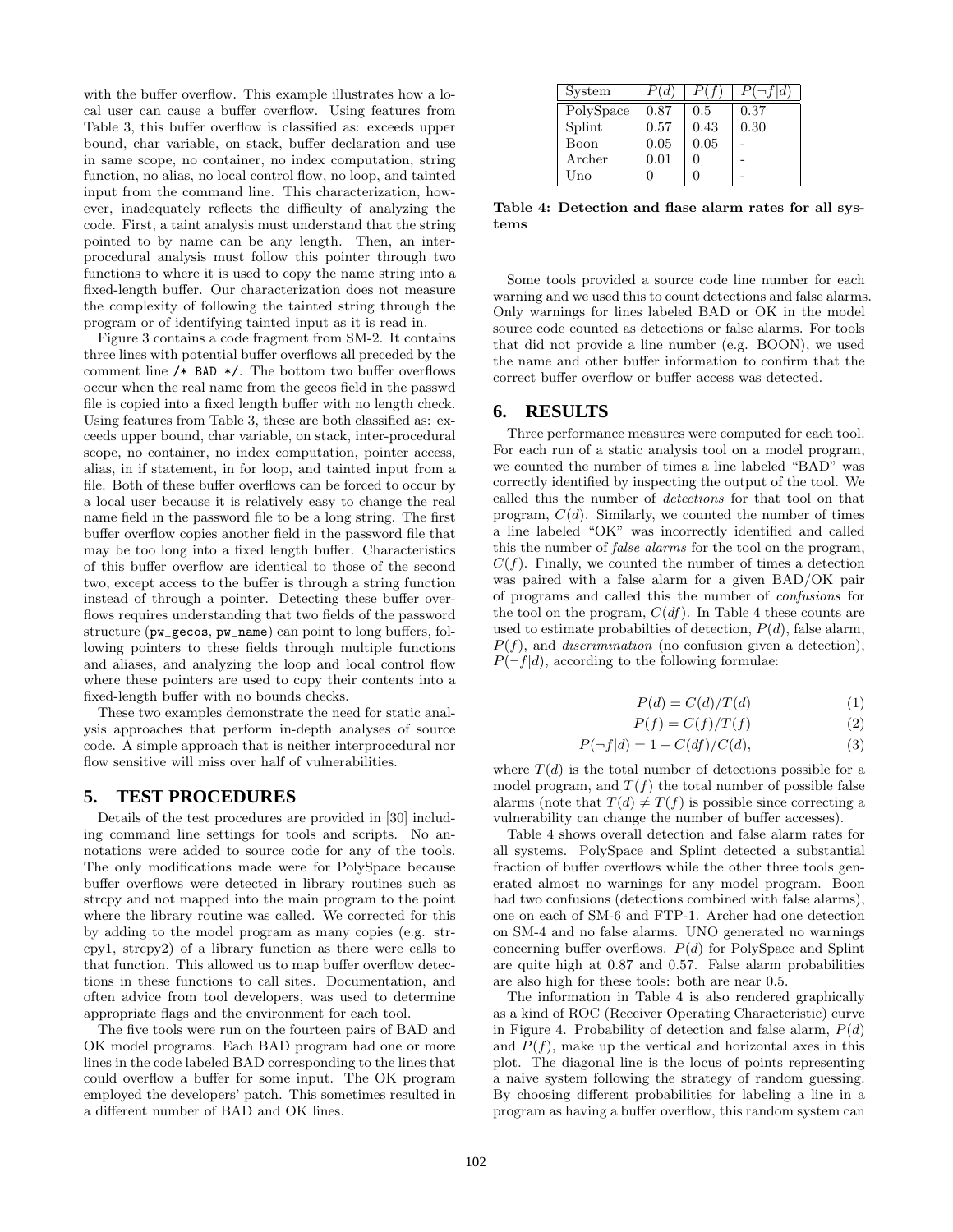

Figure 4: ROC-type plot for the five systems evaluated in this study. Only PolySpace has performance significantly better than the diagonal random guessing line.

achieve any performance for which  $P(d) = P(f)$ . A useful system must have an operating point that is substantially *above* this diagonal. Only PolySpace where  $P(d) = 0.87$  and Splint where  $P(d) = 0.57$  have points above the diagonal.

We further require that the vertical distance between an operating point and the diagonal be statistically significant. If a system randomly detects buffer overflows in the BAD/OK lines by flipping a biased coin then we would expect it to have an arbitrary  $P(f)$ , with a per-model-program variance given by  $\sigma^2 = p(1-p)/N$  where  $p = P(f)$  and N is the number of lines labeled BAD in the model program. The overall  $P(d)$  is the average of the 14 per-model program average detection rates, and the variance of  $P(d)$  is equal to the sum of the per-model program variances divided by  $14^2 = 196$ . The error bars in this figure are  $\pm$  two standard deviations for random guessing systems with false alarm rates equal to those observed for Splint and PolySpace. From this we see that the detection rate of Splint is not outside the two standard deviation range, while that of PolySpace is substantially outside the range. Splint is thus not statistically significantly different at the 0.05 confidence level from a random guessing system that labels 43% of all lines BAD. The detection rate of PolySpace, however, is statistically greater than that of a random guessing system that labels 50% of all lines BAD.

The above analysis is incomplete, however, since  $P(d)$  and  $P(f)$  don't adequately capture how these tools might be used. We need to measure not only the ability of a tool to detect vulnerabilities, but also its ability to discriminate between the presence and the absence (patch) of vulnerabilities. If a system correctly detects every line of source code containing a buffer overflow, but is unable to notice that the overflow has been corrected, then a user of the system will not be able to determine whether a code modification designed to correct a problem is effective. Without the ability to validate patches that correct security weaknesses, a tool can only suggest potential problems, and it may not be used because its warnings are untrustworthy. We measured the probability of not false alarming on patched software as the conditional probability of not generating a false alarm on a corrected vulnerability, given a detection of the original vulnerability (see equation 3). These values have been calculated for Splint and PolySpace and are provided in Table 4 under the column labeled  $P(\neg f|d)$ . Note that an ideal system would have  $P(\neg f|d) = 1.0$ . For PolySpace and Splint, these conditional probabilities are 0.37 and 0.3, respectively. This means that more than half the time, these tools continue to signal a buffer overflow after it has been patched.

The above analyses focused only on source code lines in the model programs that were known to contain buffer overflows. Warnings caused by other lines of source code were ignored. Unfortunately, there were many such warnings. We counted the number of buffer-overflow related warnings generated by Splint and PolySpace for each of the 14 OK versions of the model programs. We used these counts to estimate the number of false alarms to expect from each tool per line of code. PolySpace produced one warning for every 12 lines of code and Splint produced one for every 46 lines of code. These are very high warning rates for patched programs, and they concur with our qualitative experience of the tools.

## **7. EXPLAINING FALSE ALARMS**

This evaluation indicates that while state-of-the-art static analysis tools like Splint and PolySpace can find real buffer overflows with security implications, warning rates are unacceptably high. We can think of two ways to explain why a tool might signal a warning on a line labeled OK. First, the warning may really be a detection, meaning that the version of the model program created by applying the developers' patch is not perfectly guarded against the overflow for all inputs. In this case, static analysis is properly reporting that the vulnerability persists, and the reported false alarm rate is too high. Second, the warning may be a false alarm, and thus represents a blind spot for a particular static analysis tool.

In our examination of the false alarms in the model programs, there were certainly many situations in which the false alarms seemed genuine. These false alarms overwhelmingly involved buffer overflows subject to some complicated control flow (loops, nested conditionals, etc) which in turn is subject to the contents of either an array or structure. The model programs are excerpted from server code, which often includes logic to parse input: a pointer walks through the contents of a buffer in a manner that is determined by the contents of the buffer itself and may also affect the way in which another buffer is simultaneously populated with values.

As mentioned above, the OK models were too complicated to warrant against out-of-bounds accesses by inspection. So we decided to create for closer study a few contrived examples of the sort of program that looked like it was a problem for most of the tools. One such example, "aia2", appears in Figure 5, in which an array, x, is populated via a for loop with the values  $-1,0,+1$ . The *contents* of this array are sub-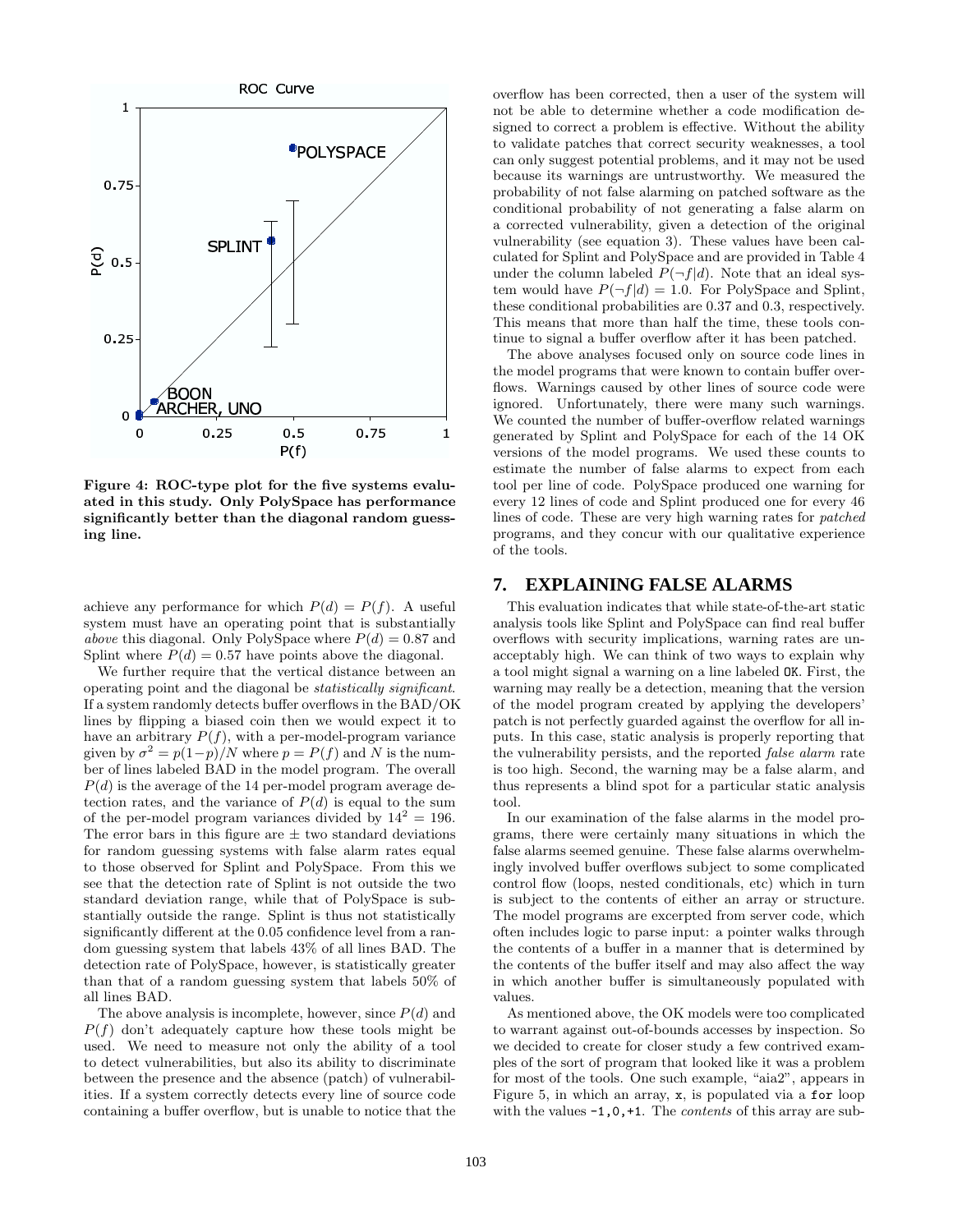```
1: int main () {
2: int i;
3: int x[3], y[2];
4: x[0] = 1;
5: for (i=0; i<3; i++)
6: x[i] = i-1;7: for (i=1; i<3; i++)
8: y[x[i]] = i;
9: }
```
Figure 5: False alarm example "aia2", in which the lack of overflow depends upon contents of an array.

```
1: int main () {
2: char buf[] = "The";3: char *bp;
4: bp=buf;
5: while(1)
6: if (!(*bp++))
7: break;
8: printf ("strlen(buf)=%d\n", bp-buf);
9: }
```
Figure 6: False alarm example "inp" in which the lack of overflow depends upon existence/nonexistence of a null terminator in a string..

sequently used, again in a for loop, to index into another array, y. Even though x takes on a value -1, that value is never used to index into y because of the limits chosen for the loop. Notice that if we change the lower loop limit in line 7 to i=0 then there is an underflow.

Another contrived example, "inp", of a false alarm involving the contents of a buffer appears in Figure 6. This example revolves around an implementation of strlen which will read beyond the upper bound of any string that is not null terminated. However, here the string is guaranteed to be null terminated because it is initialized with a string literal [17]. Notice that this example can be turned into a read overflow if we insert the line buf  $[3]$ ='a' between lines 3 and 4: the string is no longer guaranteed to be properly terminated.

We paired these two  $OK$  example programs with BAD ones created by making the two modifications described above. Then we tried the five static analysis tools evaluated in this study on these four tiny programs. As seen in Table 5, the subjective assessment that these static analysis tools generate false alarms on buffer accesses subject to the contents of an array seems to be well supported. Archer and Uno neither detect anything nor false alarm on anything. Boon registers both a detection and a false alarm on the "inp" example. Splint registers both but only on the "aia2" example. Poly-Space registers both for both examples. In all cases, when a static analysis tool finds an error in the BAD example, it also false alarms on the OK one, meaning that  $P(\neg f|d) = 0$  for Boon, Splint, and PolySpace. For these examples, discrimination could not be any worse. Unfortunately, this sort of code is not only common in server software, it is essential, and it is hard to imagine how to do without it.

| System                                       | aia2     | inp      |
|----------------------------------------------|----------|----------|
| Archer<br>Boon<br>PolySpace<br>Splint<br>Uno | df<br>df | df<br>df |

Table 5: Performance of five evaluated tools on false alarm examples

# **8. DISCUSSION**

The performance of five modern static analysis tools was analyzed using 14 model programs to determine both detection rates for known buffer overflows and false alarm rates for patched source code after these buffer overflows have been eliminated. The model programs were generated by analyzing 14 serious buffer overflow vulnerabilities in BIND, WU-FTP, and Sendmail and then hand extracting source code required to reproduce these vulnerabilities. It was necessary to excerpt in this way because the majority of the tools could not operate upon full programs.

These experiments are the first we are aware of that carefully measure *detection*, *false alarm*, and *discrimination* rates for in-the-wild buffer overflows and that analyze characteristics of such overflows. The results demonstrate that simple static analysis techniques do not detect buffer overflows that occur in Internet server software. The detection rates of three of the five systems tested were below 5% when tested on C source code modeled after those sections of open-source C WU-FTP, Sendmail, and BIND server software that contain known and exploitable buffer overflows. These poor detection rates may be due to the complexity of analyzing real buffer overflows. An analysis of the overflows in this server software indicates that they differ in many characteristics. Only roughly half of them involve string manipulation routines, two-thirds involve buffers on the stack, half involve inter-procedural scope difference between locations where buffers are created and used, and about half involve pointers that are aliases of the original buffer. Finally, one vulnerability was a buffer underflow, many were inside loops, and some buffers were in unions. These results suggest that static analysis tools must be designed to handle complex buffer accesses, since they occur in quantity in actual code. They should also determine when a buffer access is tainted and can be forced to occur by external inputs. All of the in-the-wild buffer overflows were tainted.

Even though two static analysis tools (Splint and Poly-Space) had high detection rates of 87% and 57%, they are not without problems. These tools would have detected some in-the-wild buffer overflows, but warnings generated by them might have been ignored by developers annoyed by high false alarm rates. The false alarm rate measured just on the patched lines in the model programs was 43% and 50%. More concerning, perhaps, is the rate of false alarms per line of code, which for these tools is 1 in 12 and 1 in 46. Additionally, these tools do not appear to be able to discriminate between vulnerable source code and patched software that is safe, making them of little use in an iterative debugging loop. We estimate the discrimination rates, i.e. the probability of not warning about a buffer overflow in a properly patched line of code, for these two tools at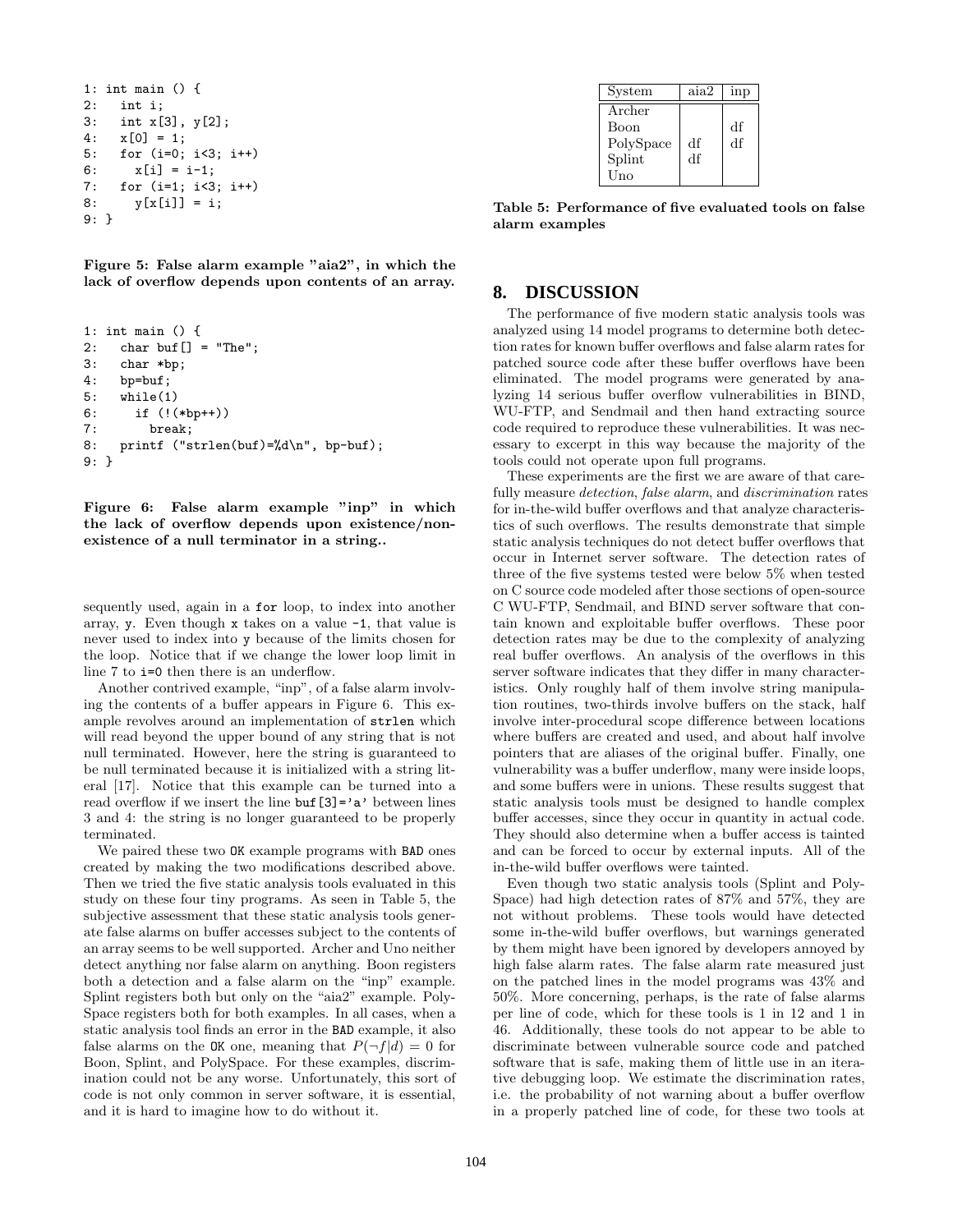less than 40%, as compared with 100% for an ideal system and 50% for a trivial system that flips a biased coin. Finally, the tool with the best performance, PolySpace is slow enough to preclude common use; it takes days to analyze a medium-sized program of 100,000 lines.

The results are promising because some static analysis tools would have detected in-the-wild buffer overflows. They are disappointing because false alarm rates are high and discrimination is poor. These results suggest that further work developing static analysis tools to detect buffer overflows should include testing on complex buffer overflows found in actual software and the careful measurement of detection, false alarm, and discrimination rates. To this end, we plan to release the 14 model programs used in this study for use by developers and evaluators.<sup>4</sup> In addition, we are developing a library of much simpler test cases that explore buffer overflows differing along the dimensions used to create Table 3. When developed, such test cases can be used to better diagnose the capabilities and limitations of existing and new static analysis tools.

Our evaluation also suggests that static analysis tools should perform a taint analysis that tracks external inputs to a program from packets, files, command-line arguments, and system calls. Any buffer overflow that is affected by these inputs, especially inputs that can be affected by remote attackers, is more critical than others. Further, static analysis tools should be designed to accommodate large complex programs such as Sendmail, WU-FTP, and BIND without extensive tuning, modification, or changes to the build environment. None of the best tools could analyze a program as big and complicated as Sendmail. And only ARCHER was able to impersonate gcc in makefiles (it uses the front-end of gcc to generate its abstract syntax trees), requiring no changes in the build environment.

The above results and conclusions should be interpreted only in the context of these experiments. They are based on model programs that contain already discovered buffer overflows that occur in Internet server source code. The model programs extract only the part of the source essential to replicate and represent the out-of-bounds buffer accesses. The false alarm rates reported here cannot be conclusively verified, for they assume that developers creating patches to address specific vulnerabilities actually succeed in doing so completely. Both detection and false alarm rates, further, may be unrepresentative of that for the remainder of the server code that was excluded in extracting the model programs. In addition, this study focuses on BIND, Sendmail, and WU-FTP Internet server software. The results may not generalize to other types of server software (e.g. database servers, web servers) or to other types of software (e.g. operating system kernel, word processing, numerical simulation, or graphics).

# **9. ACKNOWLEDGEMENTS**

We would like to thank Robert Cunnigham, Roger Khazan, Kendra Kratkiewicz, and Jesse Rabek for discussions on static analysis. We would also like to thank David Evans for his help with Splint, David Wagner for answering questions about BOON, Yichen Xie and Dawson Engler for their help with ARCHER, and Chris Hote and Vince Hopson for all their help on answering questions about C-Verifier.

### **10. REFERENCES**

- [1] Abstract interpretation. http://www.polyspace.com/downloads.htm, September 2001.
- [2] Cert coordination center. http://www.cert.org/advisories, October 2003.
- [3] Common vulnerabilities and exposures. http://www.cve.mitre.org, October 2003.
- [4] Internet software consortium bind. http://www.isc.org/products/BIND, October 2003.
- [5] Secure software, rough auditing tool for security (rats). http://www.securesoftware.com, October 2003.
- [6] Sendmail consortium. http://www.sendmail.org, October 2003.
- [7] Wu-ftp development group. http://www.wu-ftpd.org, October 2003.
- [8] G. Brat and R. Klemm. Static analysis of the mars exploration rover flight software. In Proceedings of the First International Space Mission Challenges for Information Technology, pages 321–326, 2003.
- [9] J. Condit, M. Harren, S. McPeak, G. C. Necula, and W. Weimer. Ccured in the real world. In Proceedings of the ACM SIGPLAN 2003 conference on Programming language design and implementation, pages 232–244. ACM Press, 2003.
- [10] P. Cousot and R. Cousot. Static determination of dynamic properties of programs. In Proceedings of the Second International Symposium on Programming, pages 106–130. Dunod, Paris, France, 1976.
- [11] C. Cowan, C. Pu, D. Maier, J. Walpole, P. Bakke, S. Beattie, A. Grier, P. Wagle, Q. Zhang, and H. Hinton. Stackguard: Automatic adaptive detection and prevention of buffer-overflow attacks. In Proceedings of the 7th USENIX Security Conference, pages 63–78, San Antonio, Texas, January 1998.
- [12] A. Deutsch. Interprocedural may-alias analysis for pointers: Beyond k-limiting. In Proceedings of the Conference on Programming Language Design and Implementation, pages 230–241, 1994.
- [13] A. Deutsch. On the complexity of escape analysis. In Proceedings of the Symposium on Principles of Programming Languages, pages 358–371, 1997.
- [14] D. Evans and D. Larochelle. Improving security using extensible lightweight static analysis. IEEE Softw., 19(1):42–51, 2002.
- [15] G. Holzmann. Static source code checking for user-defined properties. Pasadena, CA, USA, June 2002.
- [16] M. K. J. Wilander. A comparison of publicly available tools for static intrusion prevention. In Proceedings of the 7th Nordic Workshop of Secure IT Systems, 2002.
- [17] B. W. Kernighan and D. M. Ritchie. The C Programming Language. Prentice Hall, Murray Hill, NJ, 2nd edition, 1988.
- [18] W. S. M. Fearnow. Sans institute lion worm. http://www.sans.org/y2k/lion.htm, April 2001.
- [19] D. Moore, V. Paxson, S. Savage, C. Shannon, S. Staniford, and N. Weaver. The spread of the sapphire/slammer worm. Technical report, CAIDA, ICSI, Silicon Defense, UC Berkeley EECS and UC San Diego CSE, 2003.

<sup>4</sup>Please direct all inquiries to tleek@ll.mit.edu.